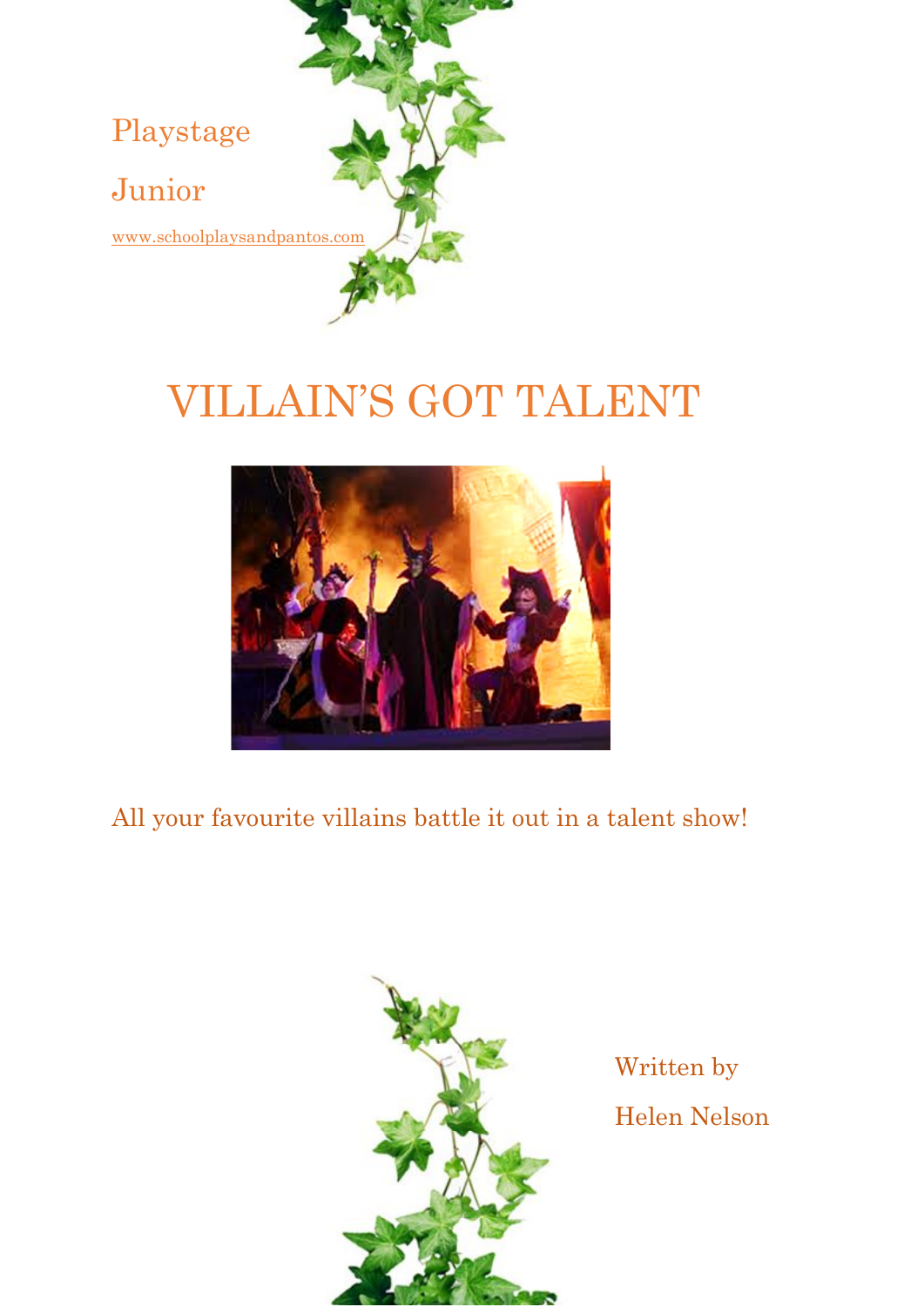## VILLAIN'S GOT TALENT

### CAST LIST

Darth Vader

| Morticia Addams                               |                                                                       |
|-----------------------------------------------|-----------------------------------------------------------------------|
| <b>Gomez Addams</b>                           | Cinderella's Step Mother                                              |
| <b>Wednesday Addams</b>                       | <b>Ugly Sister 1</b>                                                  |
| <b>Pugsley Addams</b>                         | Ugly Sister 2                                                         |
| The White Witch from Narnia                   | The Big Bad Wolf                                                      |
| <b>A Minecraft Skeleton</b>                   | SINGING AND DANCING<br><b>CHORUS:</b>                                 |
| Old Witch from Hansel and Gretel              | Rabbits                                                               |
| Jafar from Aladdin                            | Pirates                                                               |
| <b>Voldemort from Harry Potter</b>            | Zombies                                                               |
| <b>Malificent from Sleeping Beauty</b>        | Dogs                                                                  |
| Ursula the Sea Witch from a Little<br>Mermaid | Stormtroopers                                                         |
| Queen of Hearts from Alice in<br>Wonderland   | Cinderellas (in rags)<br>Pigs                                         |
| Wicked Queen from Snow White                  | (Suggest two teams of                                                 |
| Captain Hook from Peter Pan                   | singers/dancers who can alternate so<br>that they have time to change |
| Frankenstein                                  | costumes off stage. Suggest two<br>teams of four.)                    |
| Dracula                                       |                                                                       |
| Wolf Man                                      | <b>25 SPEAKING PARTS. MINIMUM</b>                                     |
| Scar from the Lion King                       | OF 4 x 2 CHORUS, COULD BE                                             |
| Shere Khan from the Jungle Book               | <i>MORE.</i>                                                          |
| <b>Sabor from Tarzan</b>                      | <b>RUNNING TIME</b><br>APPROXIMATELY 40 MINUTES.                      |
| Cruella De Vil                                |                                                                       |
|                                               |                                                                       |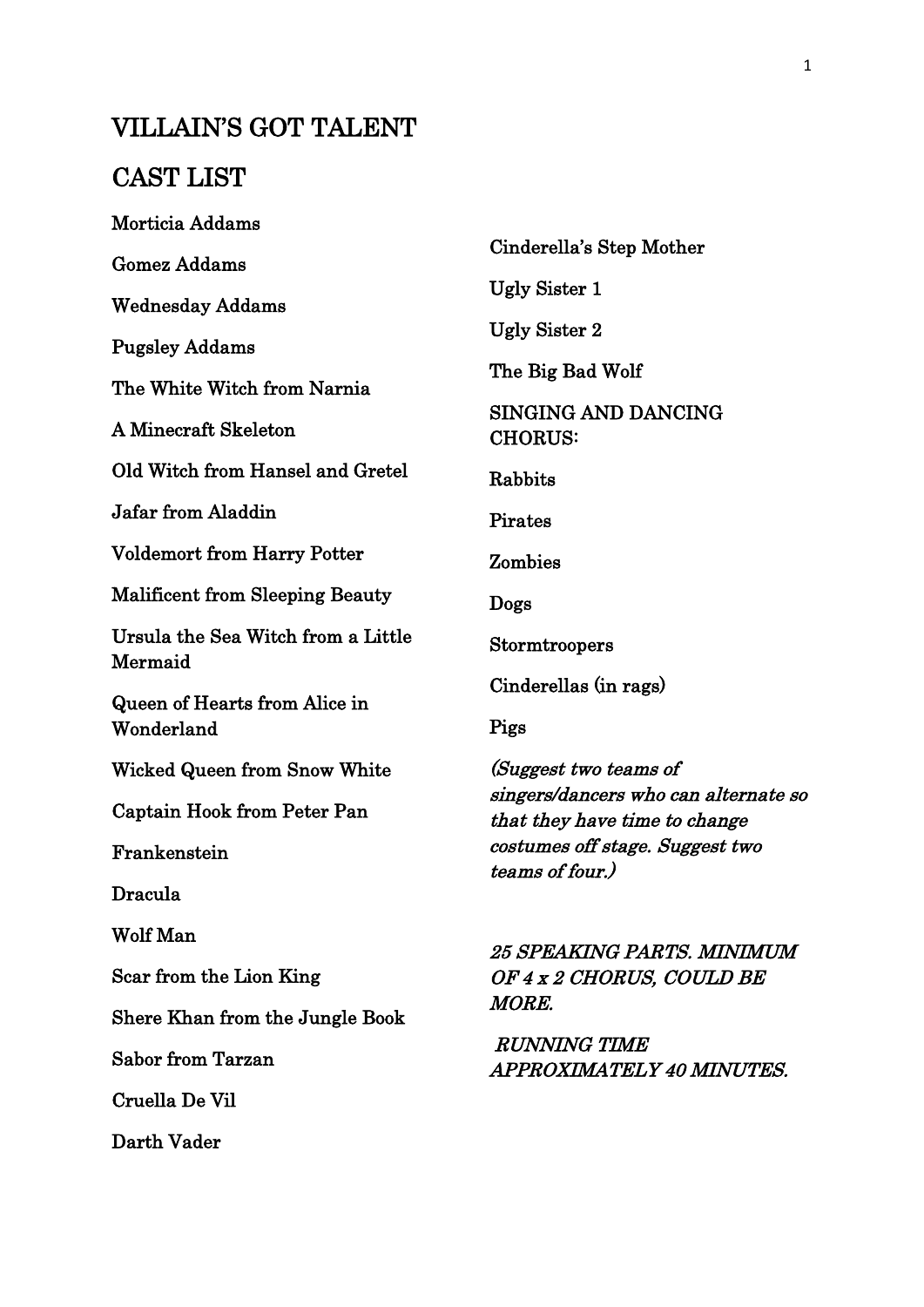#### MUSIC

Backing tracks can be purchased and downloaded for a modest fee from various sources, as shown below. Or, you could source the original artiste's recording from amongst parents/grandparents and just have the children sing/mime along to it, as many schools do. Also, many schools source songs from You Tube. Amazon also sell very cheap downloadable MP3 tracks for hundreds of thousands of songs. These can be purchased, downloaded on to a computer and then burnt on to a CD for performance.

The Addams Family theme song

https://www.youtube.com/watch?v=X6QzbvH-ZNo

I Put a Spell On You (Screaming Jay Hawkins)

https://www.youtube.com/watch?v=PwXai-sgM-s

Black Magic by Little Mix www.youtube.com/watch?v=MkElfR\_NPBI

A Pirate's Life For Me (Pirates of the Caribbean) https://www.youtube.com/watch?v=Zx9tTkTmM8U

The Monster Mash https://www.youtube.com/watch?v=l2PoSljk8cE

One Way or Another (One Direction) https://www.youtube.com/watch?v=36mCEZzzQ3o

Star Wars music (Galactic Funk) https://www.youtube.com/watch?v=uJ3kV3Icm28

We are Family (Sister Sledge) https://www.youtube.com/watch?v=eBpYgpF1bqQ

Who's Afraid of the Big Bad Wolf (Henry Hall)

https://www.youtube.com/watch?v=XIOSOlqMaj8

Thriller by Michael Jackson (MP3 downloads appear to be rather expensive for this item. You may be better sourcing a second hand CD)

https://www.amazon.co.uk/s/ref=nb\_sb\_ss\_i\_4\_24?url=searchalias%3Dpopular&fieldkeywords=michael+jackson+thriller+sacd&sprefix=Michael+Jackson+Thriller%2 Caps%2C248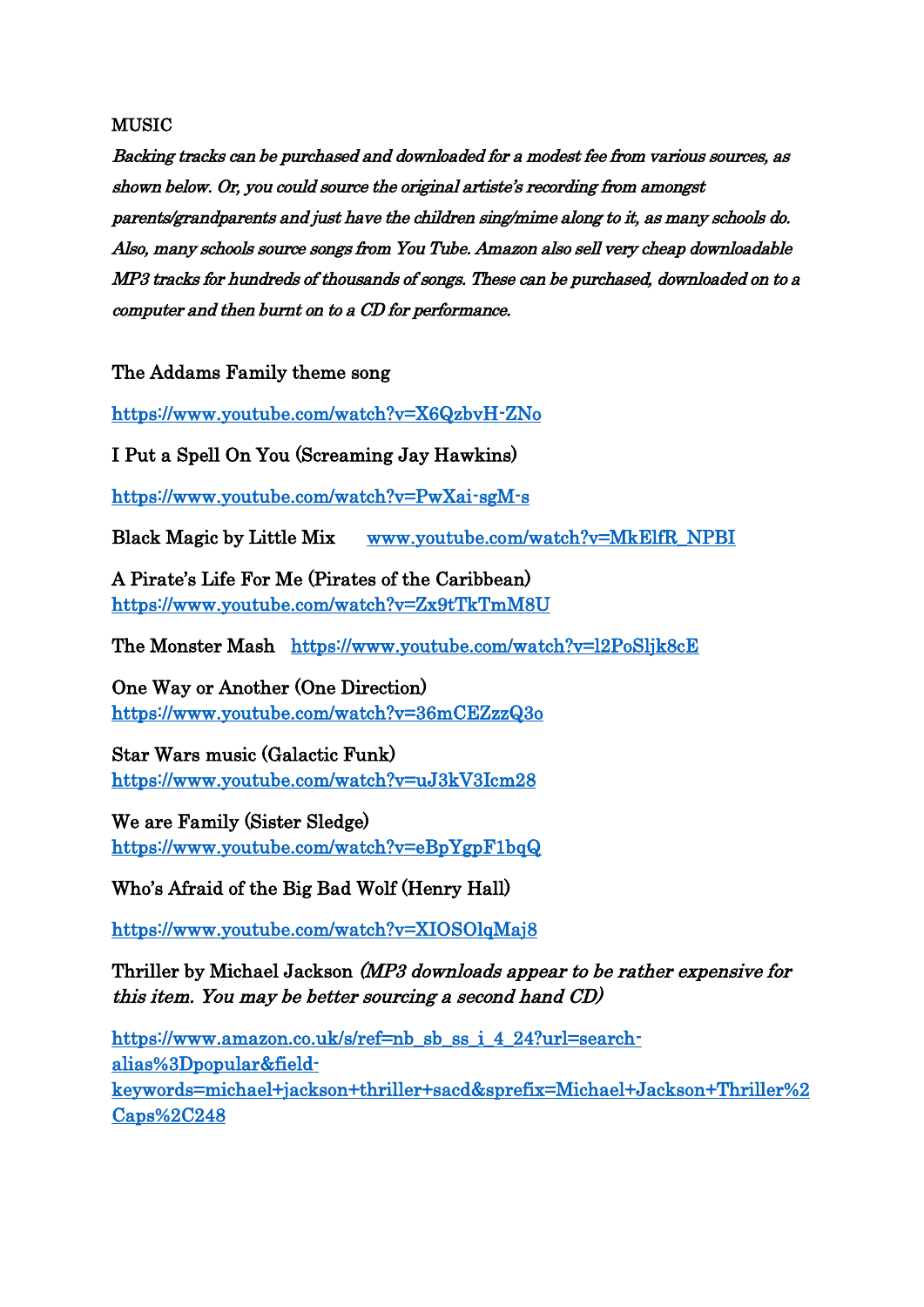#### VILLAINS GOT TALENT

The stage is set for the talent show. A long table is set at an angle on one side of the stage. Stage could be decorated with glitter strands etc. (SEE PRODUCTION NOTES)

#### VOICE ON MICROPHONE

Good Evening Ladies and Gentleman. As we approach Halloween it can only mean one thing, Trick or Treating is yet to come but now it is time for the final of 'Villains Got Talent'! Let's welcome your hosts for this evening, The absolutely villainous Addams Family!

(Theme of the Addams Family plays. Morticia, Gomez, Wednesday and Pugsley come on stage, stand in the centre and perform a hand jive to the music. When it is finished, they take a bow,)

#### MORTICIA

Good Evening and welcome to Villains Got Talent. I am your host Morticia Adams and this is my family…

(They step forward one by one as they say their names.)

GOMEZ Gomez Addams at your service. WEDNESDAY Wednesday Addams. PUGSLEY Pugsley Addams. GOMEZ Between us, we will introduce you to a collection of the most scary, creepy and spooky entertainers... WEDNESDAY All competing for the Villainous title of Villains Got Talent.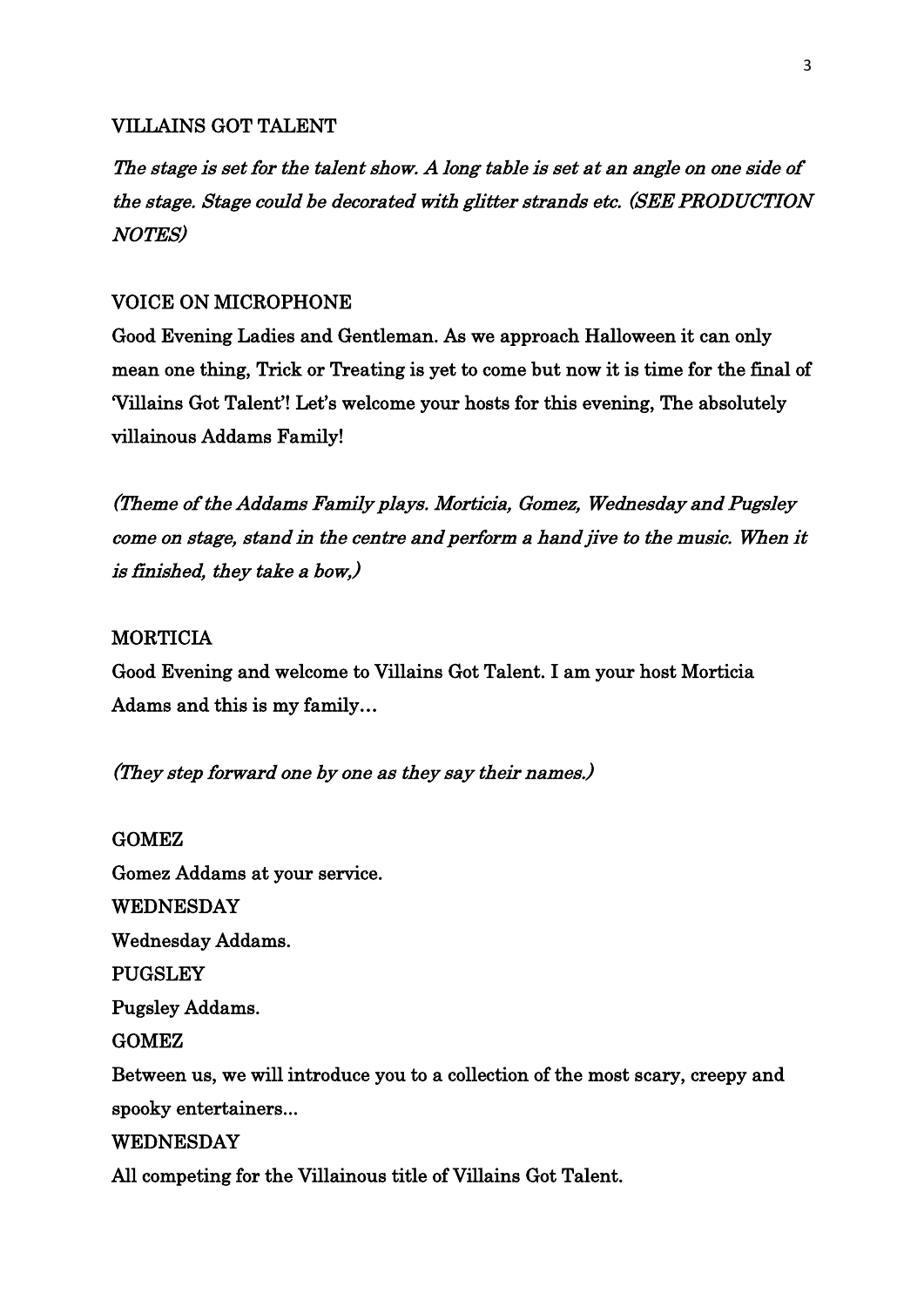#### PUGSLEY

For weeks now, various acts, chosen from all over the country, have been competing for your votes to perform in tonight's big Final in front of you all, our live TV audience

#### **MORTICIA**

Eight acts will compete tonight, and then at the end of the show we will crown one act as the winner of Villains Got Talent.

#### GOMEZ

The Winner's prize will be to perform at the Annual Villain's Variety Performance in front of a hand-picked audience of really, really nasty people from the worlds of show business, fashion and music. WEDNESDAY Let's welcome on to the stage the first of our Villainous Judges. Sledging in from Narnia – the White Witch herself! PUGSLEY She's gonna make you all feel very, very cold!

(There is a clap of thunder and THE WHITE WITCH comes sweeping in with a flurry of snow .(SEE PRODUCTION NOTES)

#### **MORTICIA**

I just love your outfit, White Witch. How are you this evening? WHITE WITCH I'm great! Looking forward to all the children in Narnia coming Trick or Treating. I always give them my special Turkish delight and then they are mine forever!

(She gives an evil laugh and goes to sit down at the judges' table.)

#### GOMEZ

You've been warned, children! Steer clear of the Turkish Delight!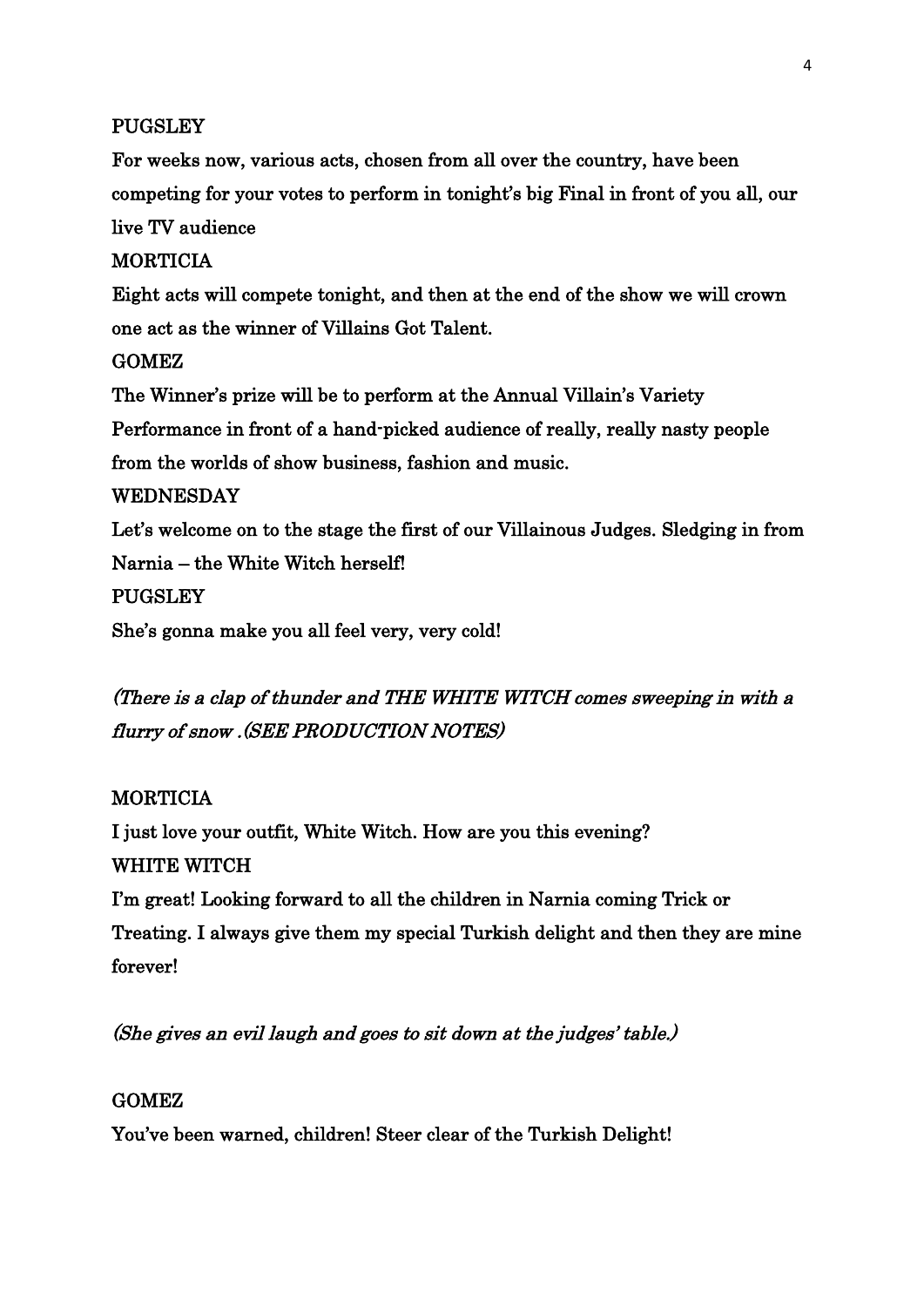#### PUGSLEY

Next…creeping in from the World of Minecraft…we have the ever-popular Skeleton!

(Another clap of thunder and in comes THE SKELETON. He waves at the audience.)

**MORTICIA** And how are you this evening, Skeleton? **SKELETON** Sad. **MORTICIA** Oh no! Why are you sad? **SKELETON** Because I had no body to come with! Get it? Get it?

(He laughs and goes and sits next to the WHITE WITCH).

#### **GOMEZ**

And now out third judge. Straight from the forests of Germany…and all you kids better be careful….the Old Witch from the Gingerbread House!

(Clap of thunder and the OLD WITCH appears, waving a large candy cane.)

#### **MORTICIA**

So, how are you? Did you have a good flight from Germany? OLD WITCH Oh yes. I came business class broomstick. It makes such a difference. **MORTICIA** 

So how are those kids of yours? They must be really fat by now.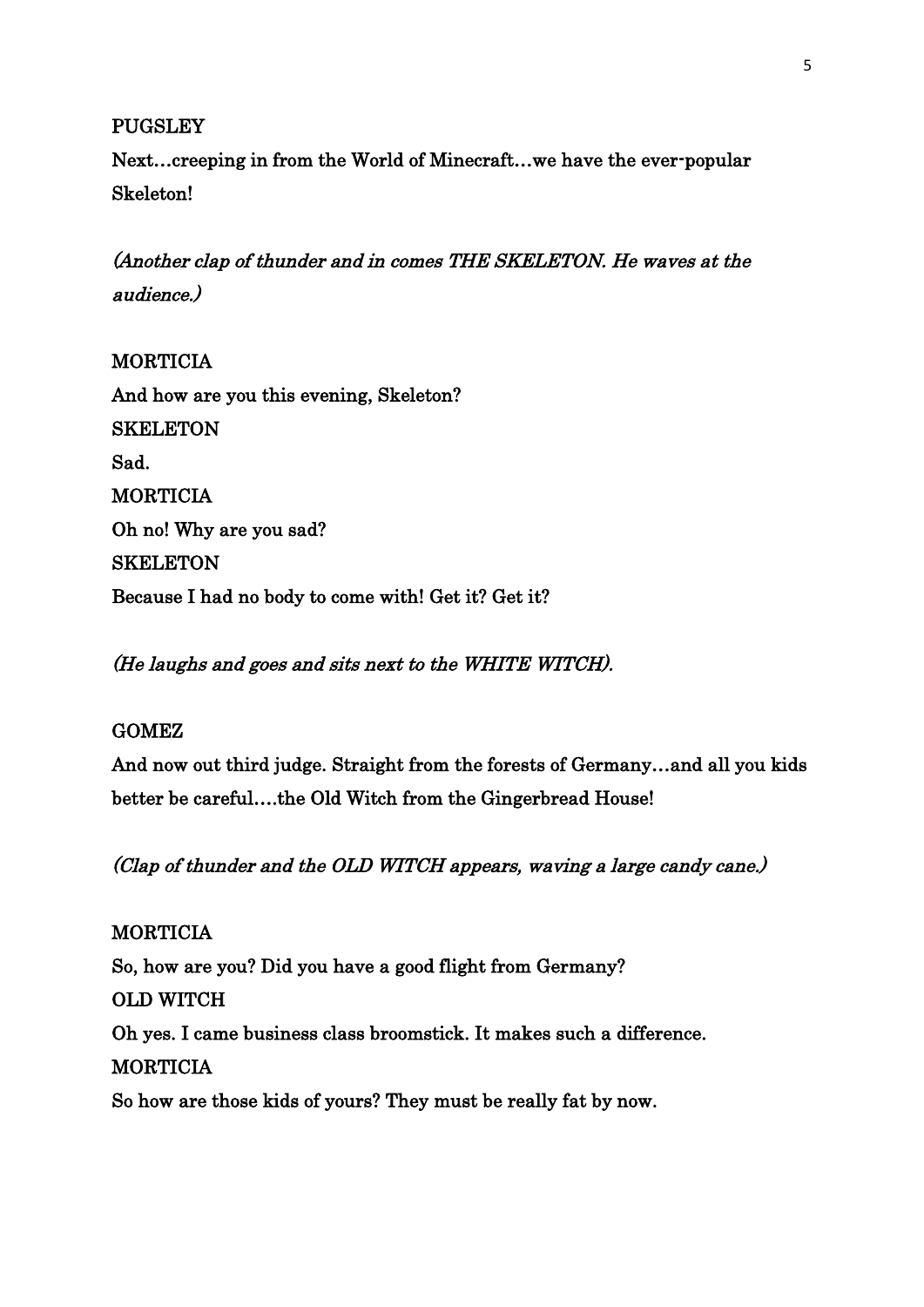#### OLD WITCH

Oh yes. Hansel and Gretel. They're such good kids. They always eat up their gingerbread and sweets. They should just be large enough in a couple of months to make one great Christmas dinner.

#### **MORTICIA**

That's nice. Planning ahead. I admire that. Ladies and gentlemen, a round of applause for the Old Witch!

(The OLD WITCH waves to everyone and then goes and sits down next to SKELETON)

#### WEDNESDAY

Now…the biggest and baddest judge of them all…ladies and gentlemen, let's hear it for the Grand Vizier, Jafar! Let's give him a really loud boo!

(Clap of thunder. Audience boos. JAFAR comes on smiling.)

#### JAFAR

Thank you, thank you, you are too kind.

#### **MORTICIA**

So, Jafar, found any more Genies in lamps lately?

#### JAFAR

Not at the moment, Morticia. But I will be disguising myself as an old pedlar any day now and getting that lamp back from Aladdin. (*loudly*) Then I will be the allpowerful ruler of the world!

(MORTICIA encourages audience to boo again and JAFAR beams with pleasure, waves, and goes to sit next to the OLD WITCH).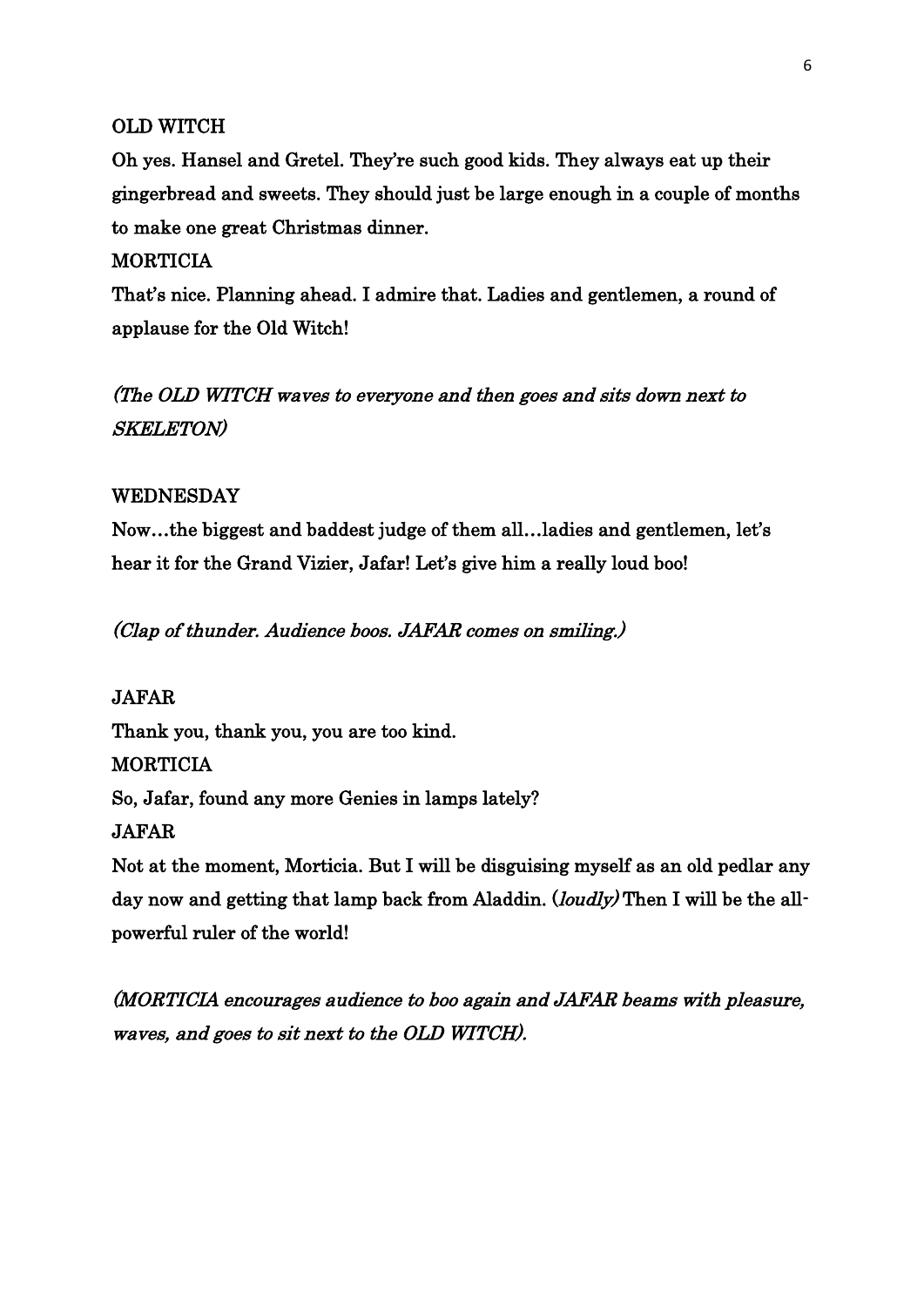#### GOMEZ

So now you have met our judges. Four of the nastiest people you could ever wish to meet. And, tonight, they are going to be picking a winner, from amongst the stunning acts we have to show you. So, without further ado, let's get on with (shouting) VILLAINS GOT TALENT!

#### (Audience cheers)

#### PUGSLEY

Act number one. He will mesmerise you and terrify you. The Dark Lord himself – Voldemort and his magic show!

(Voldemort walks onto the stage and bows.)

#### JAFAR

So, Dark Lord, what have you got for us tonight? VOLDEMORT

You all know what I can do but, tonight, I'm going to show you how I can control animals with my all powerful wand.

(The music starts (I Put a Spell on You by Screaming Jay Hawkins). VOLDEMORT seems to be muttering to himself and waving his wand. Then a line of RABBITS come hopping slowly on in time to the music. They surround VOLDEMORT, he waves his wand and they perform a dance to the music, while he waves his wand like a conductor's baton.)

#### MUSIC ONE. I PUT A SPELL ON YOU

I put a spell on you because you're mine You better stop the things that you do I ain't lyin', no, I ain't lyin' I just can't stand it babe The way you're always runnin' 'round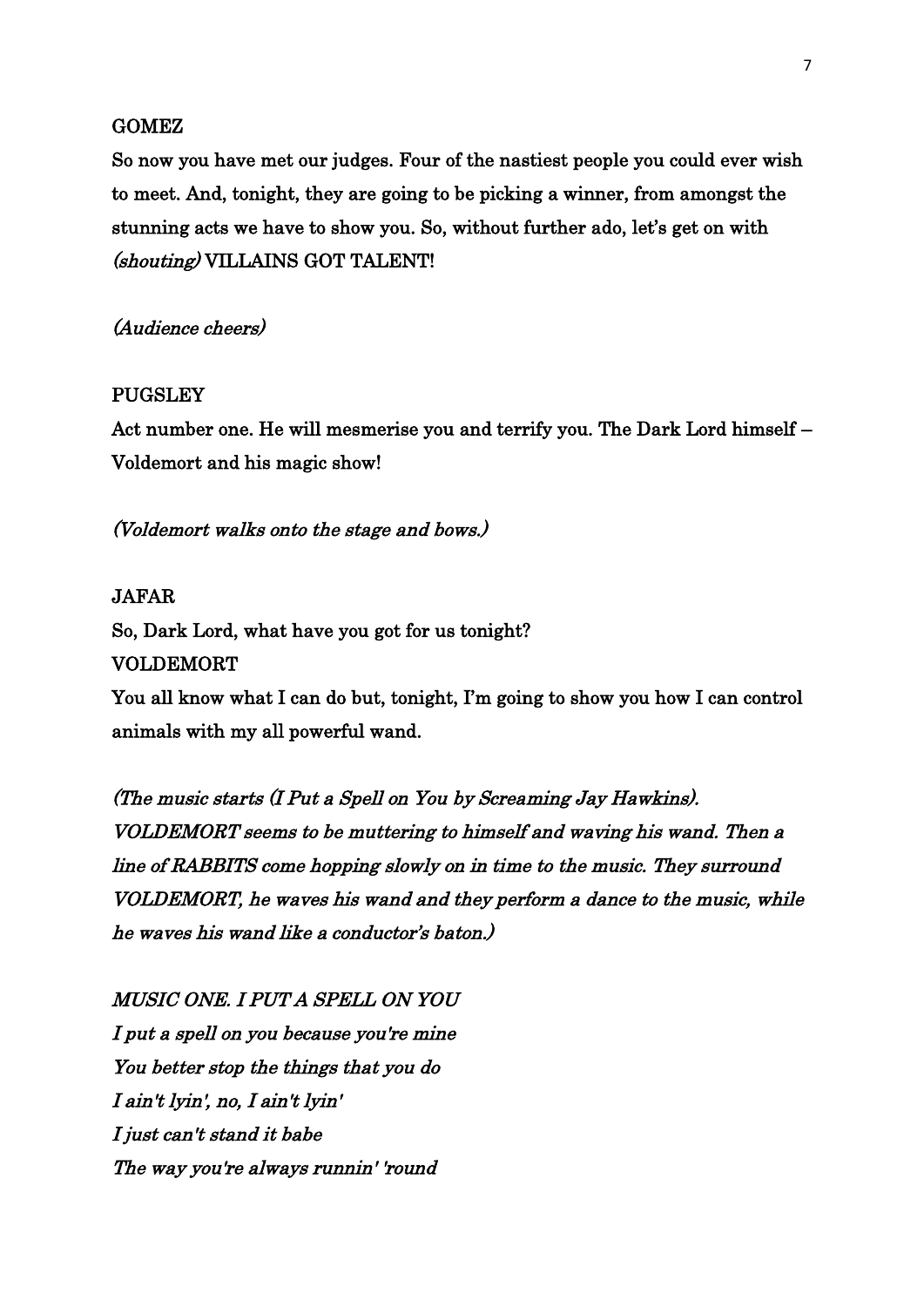I just can't stand it, the way you always put me down I put a spell on you because you're mine I put a spell on you because you're mine You better stop the things that you do I ain't lyin', no, I ain't lyin' I just can't stand it babe The way you're always runnin' 'round I just can't stand it, the way you always put me down I put a spell on you because you're mine I put a spell on you. I put a spell on you I put a spell on you. I put a spell on you

(RABBITS exit. VOLDEMORT stays centre stage.)

#### MORTICIA

Thank you Voldemort, Excellent magic skills, and what an amazing magic wand.

Judges do you have any comments?

#### WHITE WITCH

It was a good trick, but nothing we haven't seen before, can you turn things into ice?

#### **SKELETON**

I think I expected a little bit more from you than rabbits - you could be in trouble this evening, Lord Voldemort.

#### GOMEZ

Thank you judges. Ladies and Gentleman, please show your appreciation for Voldemort and his team of magical rabbits!

(VOLDEMORT takes applause and walks off)